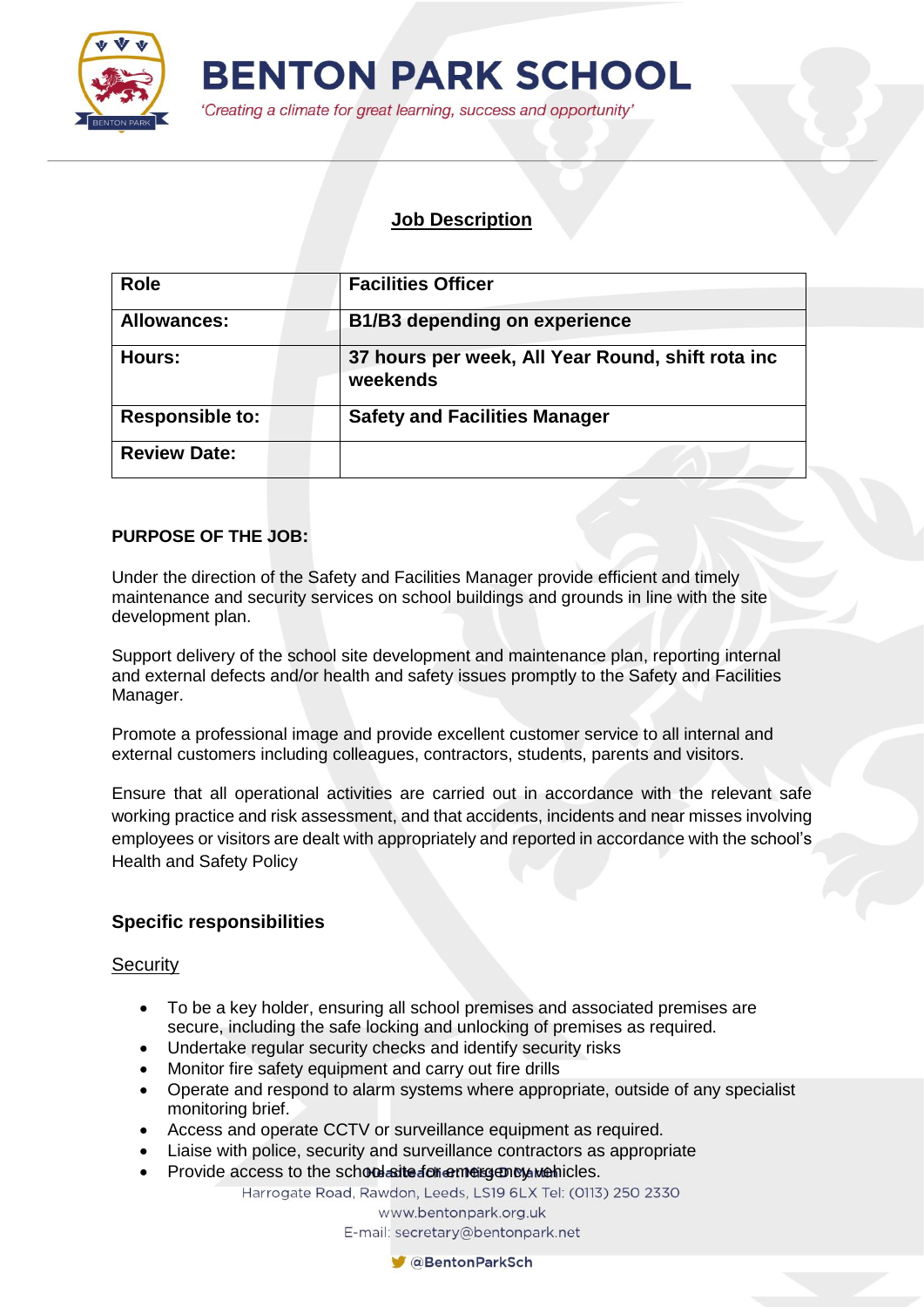

'Creating a climate for great learning, success and opportunity'

#### Maintenance

- Undertake appropriate repairs e.g. minor redecorating and fixing
- Undertake minor repairs e.g. minor plumbing, changing light bulbs unblocking drains
- To organise and carry out various maintenance duties to ensure that the general upkeep and maintenance of the premises is in line with the site development plan and school vision.
- To organise and carry out minor improvement work e.g. erecting shelves, notice boards, bookshelves etc. as agreed with the Safety and Facilities Manager.
- To be responsible for implementation of the preventative planned maintenance programme and routine inspections of the buildings, fixtures, fittings, furniture, premises and grounds.
- To report work or repairs required to be carried out to maintain safe and satisfactory conditions.
- Operation and maintenance of HVAC plant, lighting systems, plumbing systems, fire and security alarm systems and lighting systems.
- Undertake daily internal and external site inspections and identify and report repair and maintenance requirements.
- Undertake cleaning duties such as graffiti removal, litter-picking, collection and assembly of waste for removal as well as emergency and specialist cleaning tasks.
- Ensure that pathways and all other external hard surface areas are kept clean, safe, free of litter and weeds and that they are gritted/salted and cleared when required during adverse conditions.
- Maintain specialist equipment after specialist training.

#### **Responsibilities**

- Contribute to planning, development, implementation and ongoing maintenance and use of electronic systems/procedures/policies.
- Be responsible for maintaining records, information and data, producing analysis and reports as required.
- Create and maintain a purposeful, orderly and productive working environment
- To undertake safety audits of the premises and assist with relevant risk assessments as required.
- Liaise with contractors as required under the direction of the Safety and Facilities Manager, including ensuring that risk assessments, method statements, and insurances are in place. Ensure appropriate supervision of contractors on site to include ensuring all visitors and/or contractors are signed in and out through the main reception, relevant checks are carried out and records of access and access equipment are maintained e.g. keys, door cards, codes.
- Supervise the day to day work of contracted cleaning staff to ensure a high level of cleanliness and hygiene are achieved and maintained through the whole of the premises in accordance with specification, reporting any issues promptly to the Safety and Facilities Manager.
- Porter duties e.g. moving furniture and equipment, coordination of deliveries to the school site.**Headteacher: Miss D Martin**

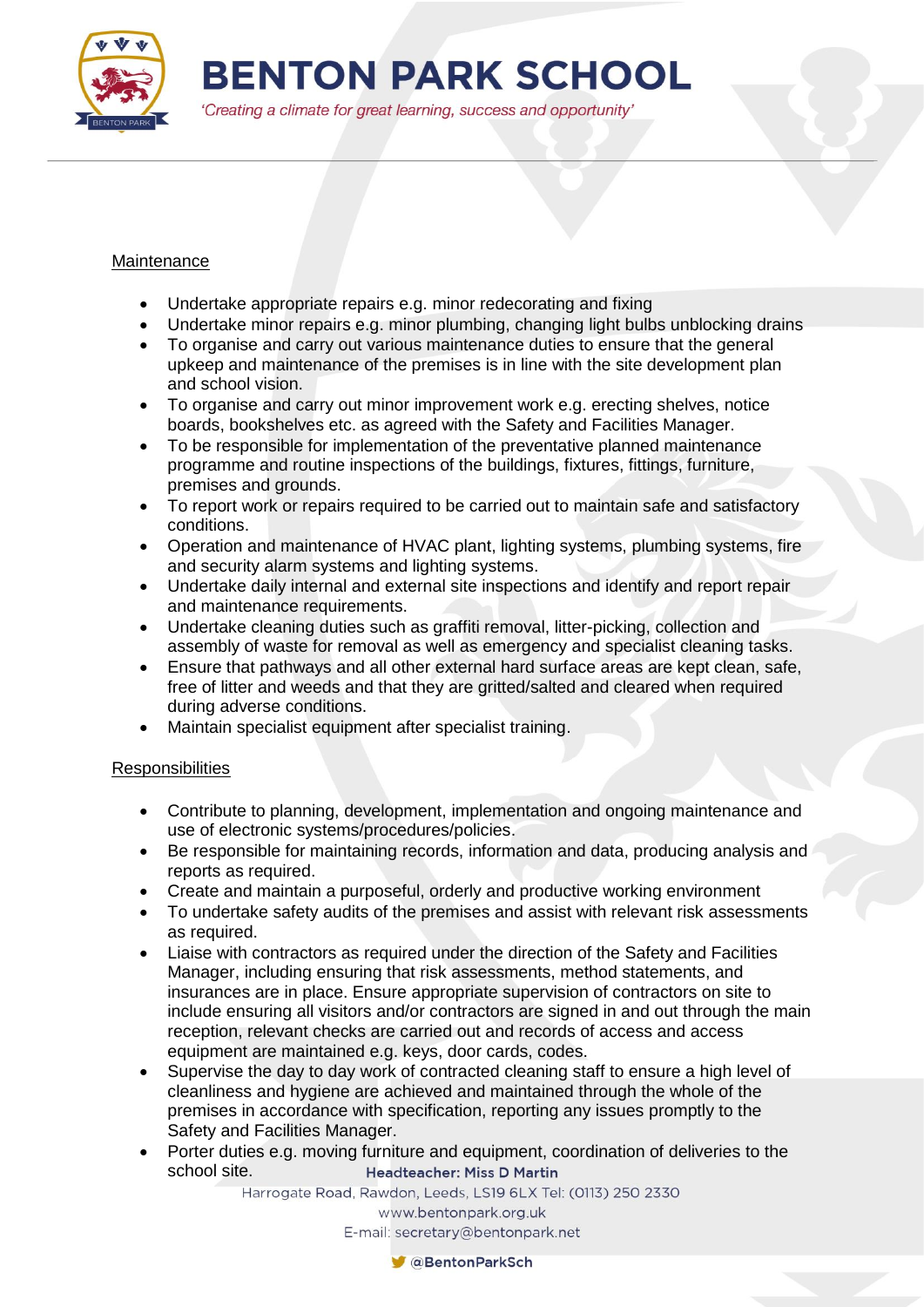

'Creating a climate for great learning, success and opportunity'

- To oversee and monitor the electrical testing of portable electrical appliances and to maintain the appropriate records.
- Where appropriate to organise and administer the use and maintenance of all school vehicles and to carry out driving duties when required.
- Liaison with the School Catering Team in relation to their use of the site and provision of their service, where appropriate.
- Participate in training and other learning activities and performance development as required.
- Ensure health and safety policies and procedures are complied with at all times.
- Assist the Safety and Facilities Manager in the management, administration and operation of lettings system.
- Deliver training including demonstrating and assisting in the safe and effective use of specialist equipment/materials as required.
- Attend and participate in meetings as required.

#### **Additional Duties**

- To be First Aid trained and respond to requests for First Aid in line with the First Aid Policy.
- The post holder may be required from time to time to undertake additional lunch, break time and after school duties as requested by SLT.
- The post holder may be required from time to time to assist with the invigilation and/or administration of internal and/or external assessments.
- Support and promote the school's policies on diversity and equality of opportunity.
- To be aware of and comply with policies and procedures relating to child protection and safeguarding ensuring all concerns are reported appropriately in a timely manner
- To be aware of and comply with policies and procedures relating to data protection and the security and confidentiality of data, ensuring all concerns are reported appropriately in a timely manner.
- Undertake any other duties commensurate with the grade of the post.

#### *VARIATION IN ROLE*

Given the dynamic nature of the role and structure of Benton Park School, it must be accepted that, as the school's work develops and changes, there will be a need for adjustments to the role and responsibilities of the post. The duties specified above are, therefore, not to be regarded as either exclusive or exhaustive. They may change from time to time, commensurate with the grading level of the post and following consultation with the postholder.

*All job descriptions may change and/or be amended, following negotiation, with the Headteacher in light of changing national, local and school agendas.*

**Headteacher: Miss D Martin** 

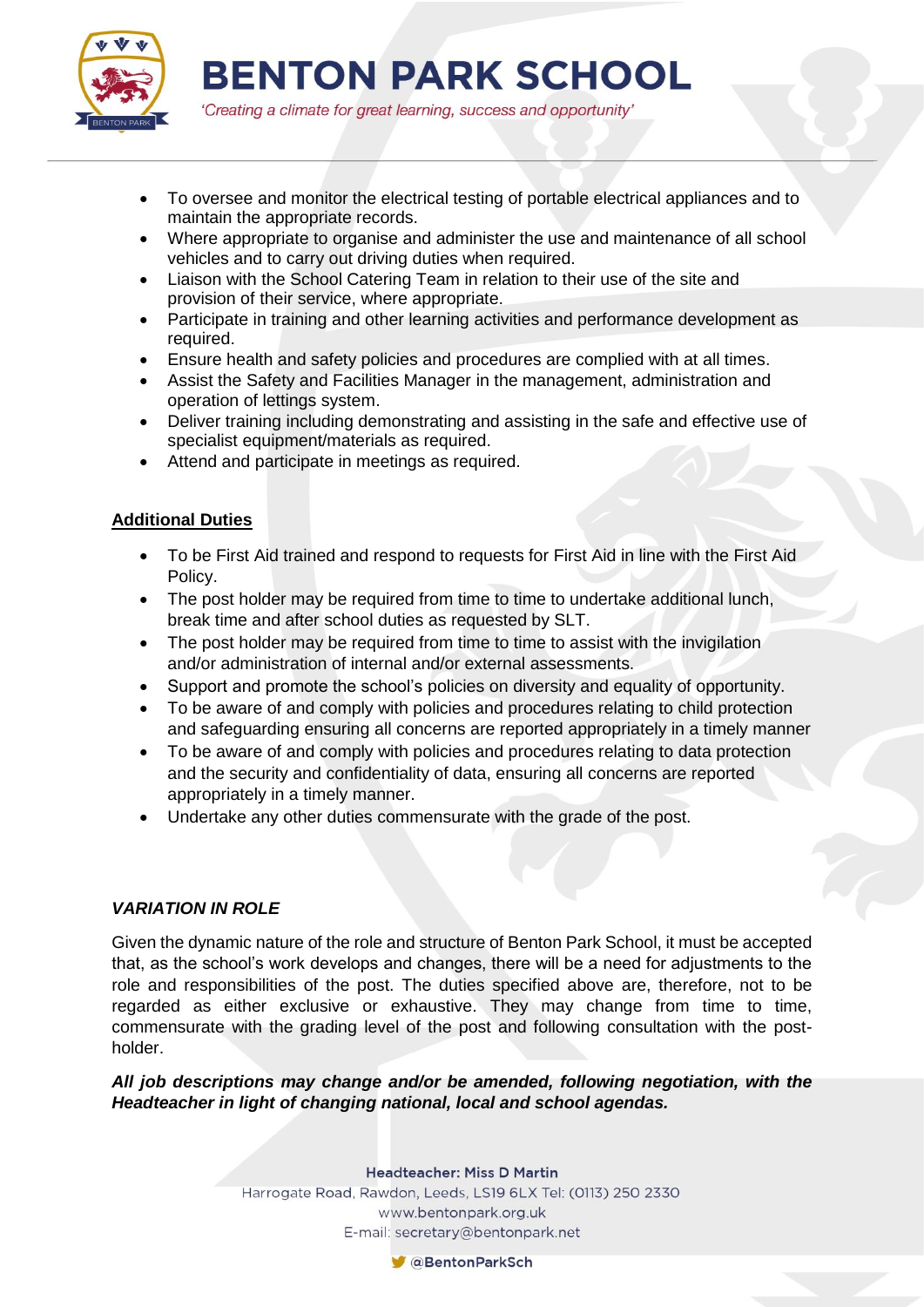

#### **HEALTH & SAFETY**

The Facilities Officer will make themselves familiar with the requirements of the Health and Safety Policy which are relevant to their work**.**

*The School (and the Local Authority) is committed to safeguarding and promoting the welfare of children and young people and expects all staff and volunteers to share in this commitment.*

**Headteacher: Miss D Martin** 

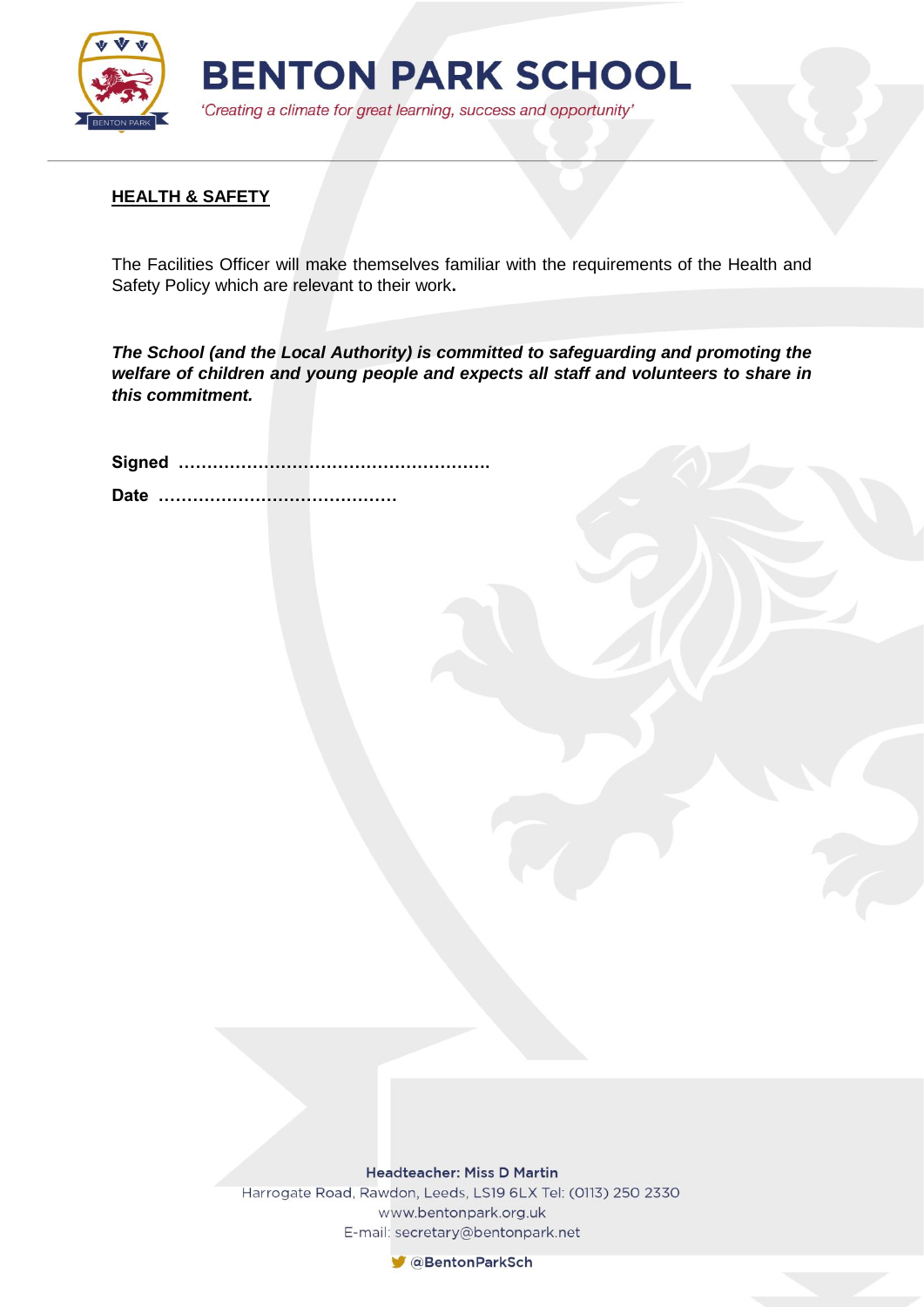

'Creating a climate for great learning, success and opportunity'

| <b>Job Title: Facilities Officer</b>             |                                                                                                                                                                                                                                                                                                                                                                                                                                                                                                                                                                                                                                                                                                                                                                                                                              |                                                                                                                                                                                                                                                                                                                                                                                                                                                                                                          |
|--------------------------------------------------|------------------------------------------------------------------------------------------------------------------------------------------------------------------------------------------------------------------------------------------------------------------------------------------------------------------------------------------------------------------------------------------------------------------------------------------------------------------------------------------------------------------------------------------------------------------------------------------------------------------------------------------------------------------------------------------------------------------------------------------------------------------------------------------------------------------------------|----------------------------------------------------------------------------------------------------------------------------------------------------------------------------------------------------------------------------------------------------------------------------------------------------------------------------------------------------------------------------------------------------------------------------------------------------------------------------------------------------------|
| <b>KEY CRITERIA</b>                              | <b>ESSENTIAL</b>                                                                                                                                                                                                                                                                                                                                                                                                                                                                                                                                                                                                                                                                                                                                                                                                             | <b>DESIRABLE</b>                                                                                                                                                                                                                                                                                                                                                                                                                                                                                         |
| <b>Qualifications &amp;</b><br><b>Experience</b> | Participate in development and training<br>opportunities                                                                                                                                                                                                                                                                                                                                                                                                                                                                                                                                                                                                                                                                                                                                                                     | Experience of working within an Education<br>$\bullet$<br>environment<br>Experience of working within a Public facing<br>$\bullet$                                                                                                                                                                                                                                                                                                                                                                       |
|                                                  | Willingness to undertake health and<br>safety training such as manual handling<br>and first aid courses, and other related<br>training such as, data protection,<br>customer care, COSHH, scaffolding<br>training, evac chair training and tool box<br>talks (This list is indicative, not<br>exhaustive, there is an expectation that<br>the post-holder will attend all training<br>courses which are relevant to the post)<br>Basic (level 2) maintenance qualifications<br>٠<br>or equivalent experience.<br>Experience of working as part of a team<br>$\bullet$<br>Maintenance experience<br>$\bullet$<br>Experience of establishing effective<br>$\bullet$<br>working relationships with colleagues and<br>customers<br>Experience of using electronic recording<br>$\bullet$<br>systems and office software packages | environment<br>Experience of policy and procedure<br>$\bullet$<br>development<br>Experience of writing and implementing<br>$\bullet$<br><b>Risk Assessments</b><br>$\bullet$<br>Previous experience of trades (e.g. building,<br>plumbing, electrical<br>Health and Safety qualifications or<br>$\bullet$<br>equivalent experience (eg IOSH, working<br>safely)<br>Training, or, a qualification in a specialist<br>$\bullet$<br>area eg plumbing, painting, decorating or<br>joinery (level 3 or above) |
|                                                  | Experience of working in a high pressure<br>environment and to time and resource<br>constraints                                                                                                                                                                                                                                                                                                                                                                                                                                                                                                                                                                                                                                                                                                                              |                                                                                                                                                                                                                                                                                                                                                                                                                                                                                                          |
| Knowledge &<br><b>Understanding</b>              | • Awareness and understanding of security<br>measures and systems<br>A good working knowledge of health and<br>safety procedures, including risk<br>assessments and safe working practices<br>Knowledge and understanding of<br>COSHH regulations and how they apply<br>to the organisation.<br>working knowledge of Microsoft Office<br>software programmes, such as Word,<br>Excel, Explorer and Outlook<br>Awareness of health and hygiene<br>procedures                                                                                                                                                                                                                                                                                                                                                                  | Knowledge of current and emerging<br>Health and Safety legislation and best<br>practice<br>• Knowledge of using specialist Equipment<br>• Knowledge of the principles of risk<br>assessment.                                                                                                                                                                                                                                                                                                             |
|                                                  | Knowledge of moving, lifting and<br>handling procedures<br><b>Headteacher: Miss D Martin</b>                                                                                                                                                                                                                                                                                                                                                                                                                                                                                                                                                                                                                                                                                                                                 |                                                                                                                                                                                                                                                                                                                                                                                                                                                                                                          |